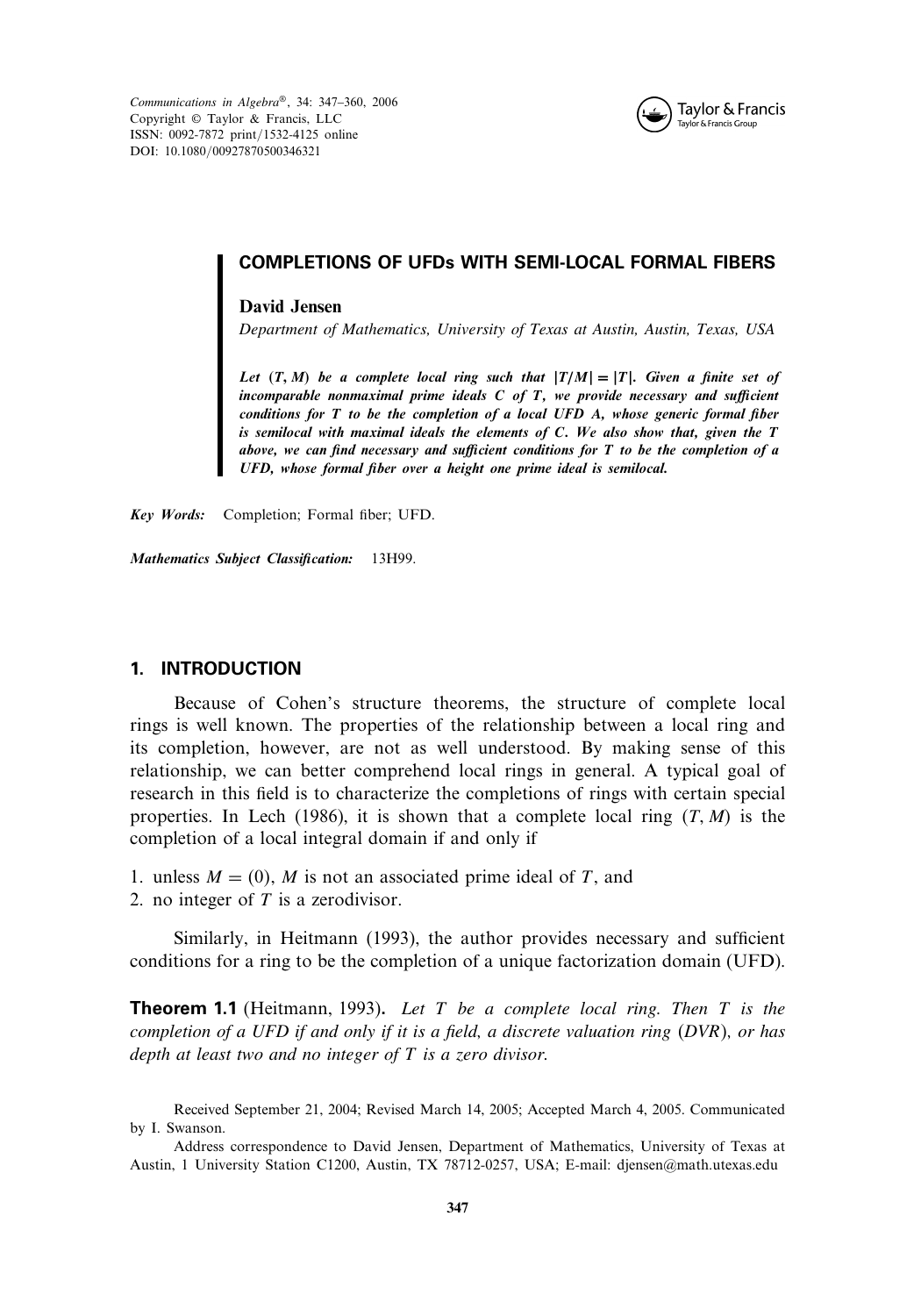Among the important aspects of the relationship between a local ring and its completion are the *formal fibers* of the ring. If A is a local ring with maximal ideal M and P is a prime ideal of A, we define the formal fiber of A at P to be  $Spec(A \otimes_A A)$  $k(P)$ , where  $\hat{A}$  is the M-adic completion of A, and  $k(P) = A_P/P_{P}$ . Because there is a one-to-one correspondence between the elements of the formal fiber of A at P and the inverse image of P under the map  $Spec A \rightarrow Spec A$ , we often think of the formal fiber of A at P as the inverse image of P under the map Spec  $A \rightarrow$ Spec A. If A is an integral domain, we call the formal fiber of A at the zero ideal the *generic formal fiber* of A. If the ring  $\widehat{A} \otimes_A k(P)$  is semilocal with maximal ideals  $Q_1 \otimes_A k(P), \ldots, Q_n \otimes_A k(P)$ , we say that the formal fiber of A at P is semilocal with maximal ideals  $Q_1, \ldots, Q_n$ . In Charters and Loepp (2004), the authors characterize those rings that are completions of integral domains with semilocal generic formal fiber. Specifically, they provide necessary and sufficient conditions on a complete local ring  $T$  and a set of prime ideals  $G$  of  $T$  with finitely many maximal elements for the existence of a local domain A that completes to  $T$  and has semilocal generic formal fiber G.

**Theorem 1.2** (Charters and Loepp, 2004). Let  $(T, M)$  be a complete local ring and  $G \subseteq \text{Spec } T$  *such that* G *is nonempty and the number of maximal elements of* G *is finite. Then there exists a local domain* A *that completes to* T *and has generic formal fiber exactly* G *if and only if* T *is a field and*  $G = \{(0)\}\text{, or the following conditions hold:$ 

- 1.  $M \notin G$ , and G contains all of the associated prime ideals of  $T$ ;
- 2. *If*  $Q \in G$  *and*  $P \in \text{Spec } T$  *with*  $P \subseteq Q$ *, then*  $P \in G$ *;*
- 3. If  $O \in G$  *then the intersection of* O *with the prime subring of* T *is* (0).

Notice that, if T satisfies Lech's conditions, then the set of associated primes of  $T$  satisfies the conditions on  $G$  in the theorem above. We therefore obtain the surprising result that every completion of an integral domain is the completion of an integral domain with semilocal generic formal fiber.

The main body of this article focuses on combining the two results above. Specifically, we want to know when the domain A in Theorem 1.2 can be forced to be a UFD. Some progress toward this goal has already been made. Loepp (1997) provides the following result.

**Theorem 1.3** (Loepp, 1997). Let  $(T, M)$  be a complete local domain of dimension at *least two, satisfying Serre's* (S2) condition and  $|T/M|=|T|$ . Let  $\{P_1,\ldots,P_n\}$  be a set *of nonzero prime ideals of* T *such that for every* j,  $P_i \neq M$ ,  $P_j \cap$  *the prime subring of*  $T = (0)$ , and  $P_i \nsubseteq P_j$  when  $i \neq j$ . Then there exists a local UFD A such that  $\widehat{A} = T$  and *the generic formal fiber of A is semilocal with maximal ideals*  $\{P_1, \ldots, P_n\}$ .

In Section 2, we prove the main result. This theorem characterizes those local rings  $(T, M)$  satisfying the condition that  $|T/M|=|T|$  that are the completion of a UFD with semilocal generic formal fiber. Though the proof mainly follows the proof of Theorem 1.3, it is an improvement on this result because it does not require T to be an integral domain or that  $T$  satisfy Serre's (S2) condition. In particular, we prove the following theorem.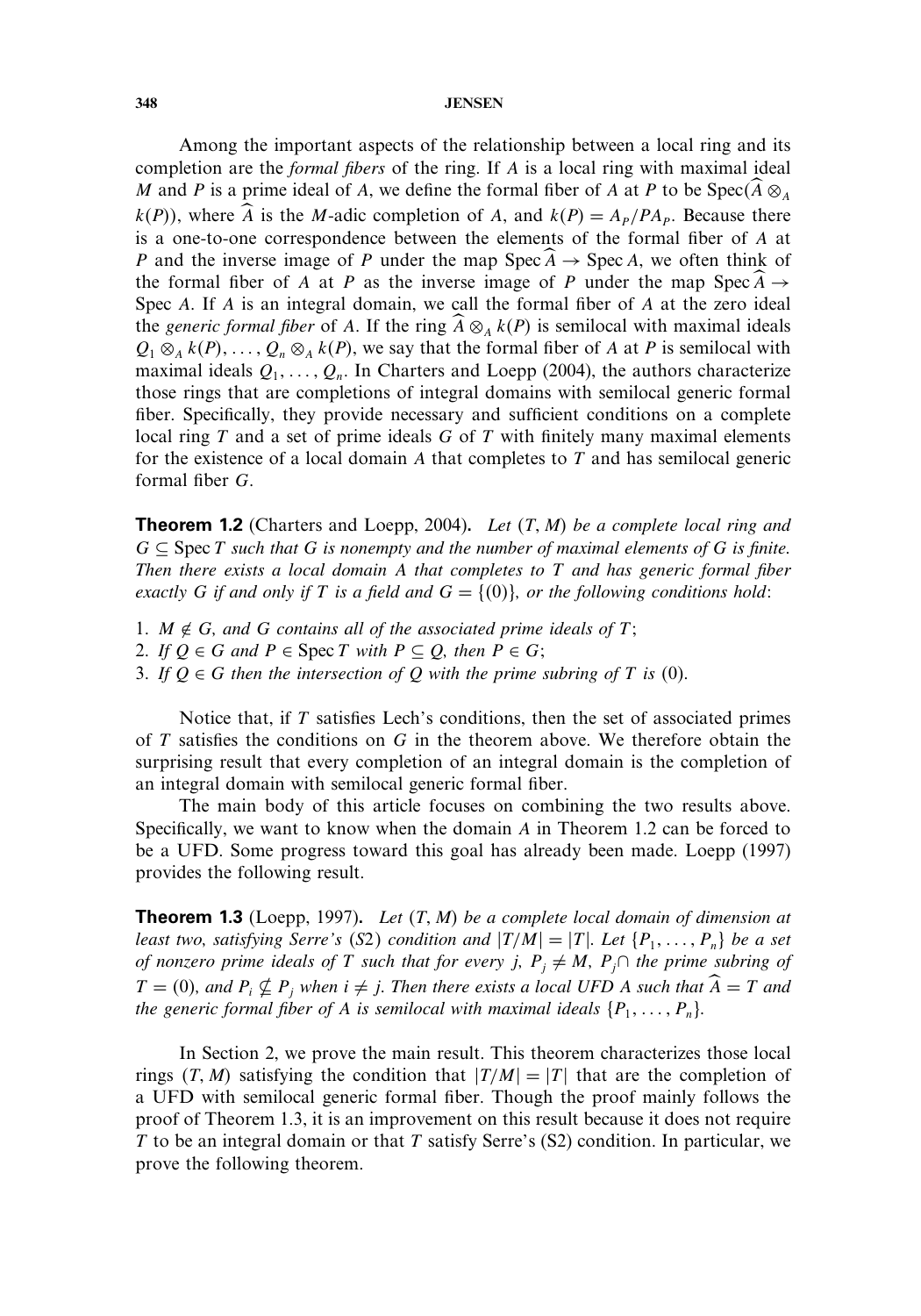**Theorem 1.4.** *Let*  $(T, M)$  *be a complete local ring and*  $|T/M| = |T|$ *. Let*  $G \subseteq$  Spec T *such that* G *is nonempty and has a finite number of maximal elements. Then there exists a local UFD* A such that  $\hat{A} = T$  and the generic formal fiber of A is exactly G if and *only if* T is a field or DVR and  $G = \{(0)\}\$ , or T has depth at least two and the following *conditions hold:*

- 1.  $M \notin G$ , and G contains all of the associated prime ideals of  $T$ ;
- 2. *If*  $Q \in G$  *and*  $P \in \text{Spec } T$  *such that*  $P \subset Q$ *, then*  $P \in G$ *;*
- 3. If  $Q \in G$ , then the intersection of Q with the prime subring of T is (0);
- 4. If  $J \in \text{Spec } T$  such that  $ht(J) > depth(T_I) = 1$ , then  $J \in G$ .

We also investigate the question of which rings satisfy the conditions of the theorem above. In particular, we show that the set of prime ideals J described in condition (4) is contained in a finite set of nonmaximal prime ideals if and only if  $T$  has no embedded associated primes ideals. This gives us the result that, if  $T$  is a complete local ring such that  $|T/M|=|T|$ , then T is the completion of UFD with semilocal generic formal fiber if and only if it is the completion of a UFD and has no embedded associated primes.

In Section 3, we extend this result so that the height of the ideal in A that has semilocal formal fiber is one. In other words, instead of constructing our UFD A to have a specified semilocal *generic* formal fiber, we construct it so that it contains a *height one* prime ideal with specified semilocal formal fiber.

In this article, we use the term local ring to describe a Noetherian ring with one maximal ideal. A ring with one maximal ideal that is not necessarily Noetherian is called quasi-local.

# 2. SEMI-LOCAL GENERIC FORMAL FIBERS

In this section, we provide necessary and sufficient conditions on a complete local ring  $(T, M)$  with  $|T/M| = |T|$  for it to be the completion of a UFD with semilocal generic formal fiber. To show that out conditions are necessary is not difficult. The sufficiency of our conditions can be proven by construction, following the construction in Loepp (1997). In fact, the proof follows, once it is shown that we can weaken the conditions on T in Lemma 12 of that article.

In order to ensure that the ring  $A$  we construct is a unique factorization domain, we need to build subrings of  $T$  with special properties. These rings are called N-subrings. The definition comes from Heitmann (1993).

**Definition 1.** Let  $(T, M)$  be a complete local ring and let  $(R, M \cap R)$  be a quasi-local unique factorization domain contained in  $T$ , satisfying the following conditions:

1.  $|R| \leq \sup(\aleph_0, |T/M|)$ , with equality only if  $T/M$  is countable;

- 2.  $Q \cap R = (0)$  for all  $Q \in Ass T$ ;
- 3. if *t* ∈ *T* is regular and *P* ∈ *Ass*(*T*/*tT*), then  $ht(P \cap R) \le 1$ .

Then  $R$  is called an  $N$ -subring of  $T$ .

Now we are ready to prove the analogous result to Lemma 12 in Loepp (1997) under our weaker assumptions.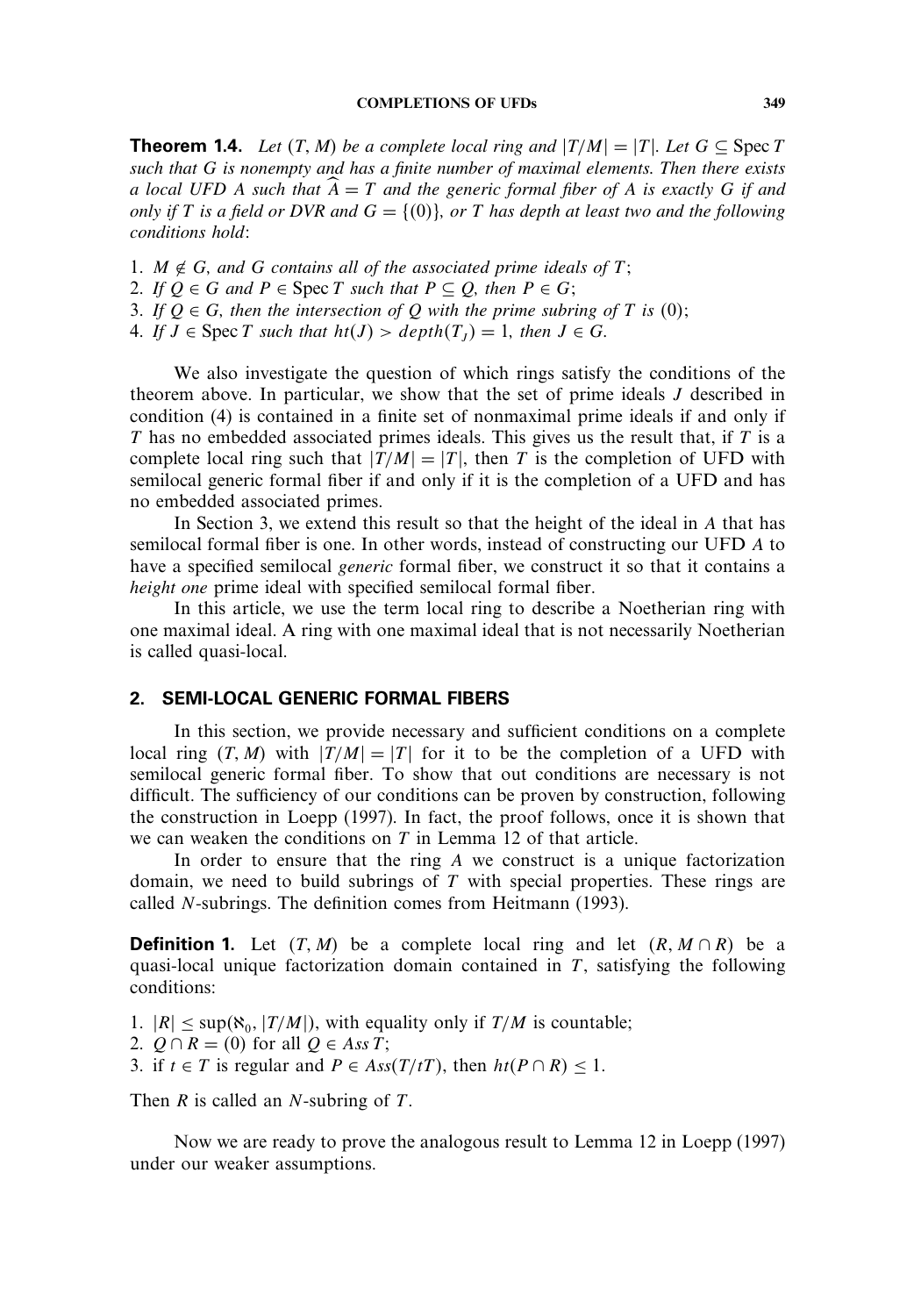**Lemma 2.1.** Let  $(T, M)$  be a complete local ring of dimension at least two, and  $Q \in \text{Spec } T$ . Let  $G \subseteq \text{Spec } T$  have maximal elements  $\{P_1, P_2, \ldots, P_n\}$  such that G *satisfies the following conditions:*

1.  $M \notin G$ , and G contains all of the associated prime ideals of T

- *2. If*  $P \in G$  *and*  $I \in \text{Spec } T$  *such that*  $I \subseteq P$ *, then*  $I \in G$
- *3. If*  $J \in \text{Spec } T$  *such that*  $ht(J) > depth(T_J) = 1$ *, then*  $J \in G$ *.*

*Suppose* R *is an N-subring such that*  $P \cap R = (0)$  *for every*  $P \in G$ *. Then there exists an N-subring* S *such that*  $R \subseteq S \subseteq T$ ,  $P \cap S = (0)$  *for every*  $P \in G$ ,  $|S| \le$  $\sup(\aleph_0, |R|)$ , and  $Q \notin G$  implies  $Q \cap S \neq (0)$ . Furthermore, prime elements in R remain *prime in* S*.*

**Proof.** Let  $C = \{P_1, \ldots, P_n\} \cup \{P \in Ass(T/rT) | 0 \neq r \in R\}$ . Suppose  $Q \in C$ . Then we can take  $S = R$ , because, if  $Q \in Ass(T/rT)$ , then  $r \in Q \cap R$ , so  $Q \cap R \neq (0)$ , and we do not need to do anything if  $Q \in G$ . So, assume that  $Q \notin C$ . Note that if  $P \in$  $\{P \in Ass(T/rT) \mid 0 \neq r \in R\}$ , then either  $P \in G$  or  $ht P = 1$ . If  $ht P = 1$  and  $Q \subset P$ with  $Q \neq P$ , then  $Q \in Ass T$ , and by condition (1),  $Q \in C$ . If  $P \in G$  and  $Q \subset P$ , then by condition (2),  $Q \in \mathbb{C}$ . This contradicts our assumption, so we have that  $Q \nsubseteq P$ for every  $P \in C$ .

Now, for  $P \in \text{Spec } T$ , define  $D_{(P)}$  to be a full set of coset representatives of the cosets  $t + P$  which are algebraic over  $R/(R \cap P)$  as an element of  $T/P$ . Note that as  $|R/(R \cap P)| \leq |R|$ , the algebraic closure of  $R/(R \cap P)$  in  $T/P$  has cardinality at most  $\sup_{P \in \mathcal{C}} (\aleph_0, |R|)$ . Hence,  $|D_{(P)}| \leq \sup(\aleph_0, |R|)$ . Letting  $D = \bigcup_{P \in \mathcal{C}} D_{(P)}$ , we use Lemma 2 in Loepp (1997) if  $R$  is countable, and Lemma 3 in Loepp (1997) if not, to find a  $t \in Q$  with  $t \notin \{P + r \mid P \in C, r \in D\}$ . We claim that  $S = R[t]_{R[t] \cap M}$  is the desired subring. Clearly, we have  $S \cap Q \neq (0)$ . Now, by the way t was chosen,  $t + P$  is transcendental over  $R/(R \cap P)$  for all  $P \in C$ . So, Lemma 11 in Loepp (1997) shows that S is an N-subring,  $|S| = \sup(\aleph_0, |R|)$ , and prime elements of R are prime in S. All that is left to show is that  $S \cap P = (0)$  for all  $P \in G$ .

It suffices to show that  $R[t] \cap P = (0)$  for P a maximal element of G. Suppose that  $f = a_n t^n + \cdots + a_1 t + a_0 \in P$  with  $a_i \in R$ . Now, by the way t was chosen,  $t + P$ is transcendental over  $R/(R \cap P)$  for all  $P \in G \subseteq C$ . Hence,  $a_i \in P$  for every i. So  $a_i \in R \cap P = (0)$ . Therefore  $f = 0$ , and we have that  $R[t] \cap P = (0)$ . This completes the proof.

We may now employ Lemmas 13–16 in Loepp (1997) to construct our UFD A. It can be verified that the same construction works under these assumptions, and it is unnecessary to repeat the proof here.

Note that we need  $|T/M|=|T|$  in order to use Lemma 15 in Loepp (1997). It is because of this that we need this condition in our final theorem. If it were not for this condition, the main result of this section would be a complete characterization of completions of UFDs with semilocal generic formal fiber. As it is, however, we can only characterize those rings for which  $|T/M|=|T|$ .

Here we prove the main theorem.

**Theorem 2.2.** *Let*  $(T, M)$  *be a complete local ring and*  $|T/M| = |T|$ *. Let*  $G \subseteq$  Spec T *such that* G *is nonempty and has a finite number of maximal elements. Then there exists a local UFD* A *such that* A = T *and the generic formal fiber of* A *is exactly* G *if and*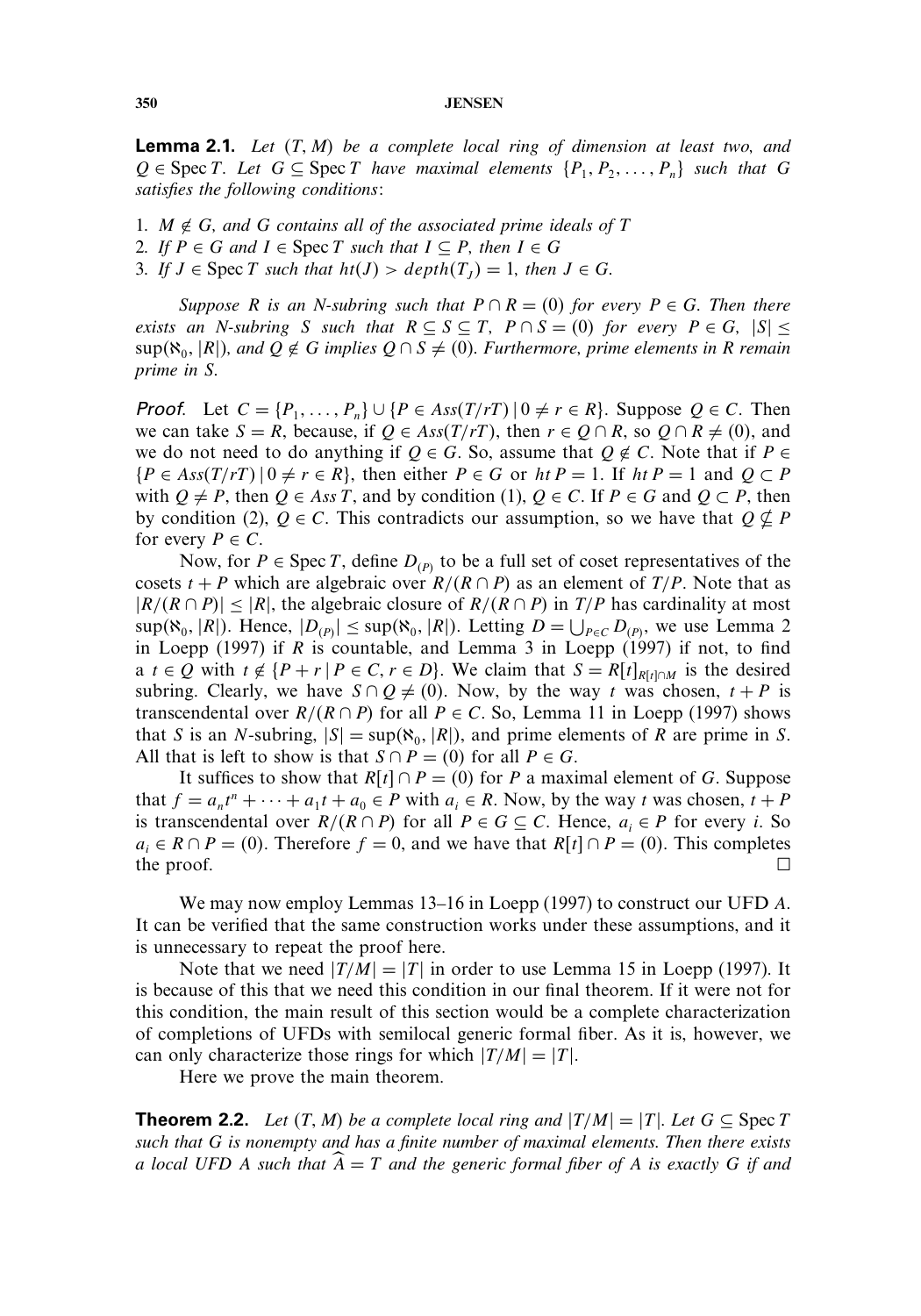#### **COMPLETIONS OF UFDs 351**

*only if* T *is a field or DVR and*  $G = \{(0)\}$  *or* T *has depth at least two and the following conditions hold:*

- 1.  $M \notin G$ *, and*  $G$  *contains all of the associated prime ideals of*  $T$ *;*
- *2. If*  $Q ∈ G$  *and*  $P ∈ \text{Spec } T$  *such that*  $P ⊆ Q$  *then*  $P ∈ G$ *;*
- *3. If*  $Q \in G$  *then the intersection of*  $Q$  *with the prime subring of*  $T$  *is* (0);
- *4. If*  $J \in \text{Spec } T$  *such that*  $ht(J) > depth(T_J) = 1$ *, then*  $J \in G$ *.*

Proof. First, we prove the forward direction. Suppose that there exists a local UFD A such that  $\hat{A} = T$  and the generic formal fiber of A is exactly G. From Theorem 1.1 we know that  $T$  must be a field, a DVR, or a ring of depth at least two. If T is a field or DVR, we know from Theorem 1.2 that  $G = \{(0)\}\)$ . Otherwise, we know from Theorem 1.2 that conditions  $(1)$ – $(3)$  must hold. So all we have to show is the necessity of condition (4).

So suppose that  $J \in \text{Spec } T$  such that  $ht(J) > \text{depth}(T_I) = 1$ , and  $J \notin G$ . First, we will show that  $J \cap A$  has height one.

Note that, since  $J \notin G$ ,  $J \cap A \neq (0)$ . Let  $a \in J \cap A$ ,  $a \neq 0$ . As  $T<sub>I</sub>$  is depth one and a is regular, the ring  $T_I/(aT_I)$  consists only of zero divisors and units. Hence,  $JT_t \in Ass(T_1/aT_1)$ . By the Corollary to Theorem 6.2 in Matsumura (1989), we have  $J \in Ass(T/aT)$ . Now, suppose that  $J \cap A \notin Ass(A/aA)$ . Note that, as A is a UFD,  $A/aA$  has no embedded associated primes, so J is not contained in any of the associated primes of  $A/aA$ . Then there exists an element  $j \in J \cap A$ ,  $j \notin aA$ such that j is regular in  $A/aA$ . This means that j is regular on  $T/aT$ , because completion preserves regular elements, so  $J \notin Ass(T/aT)$ . This is a contradiction, so we know that  $J \cap A \in Ass(A/aA)$ . It follows from Serre's (S2) condition, that  $J \cap A$ is height one.

Specifically,  $J \cap A$  must be principal, so  $J \cap A = aA$  for some nonzero  $a \in A$ . Now, let  $I \in \text{Spec } T$ . If  $I \subseteq J$  and  $I \notin G$ , then  $I \cap A = aA$  as well. We will therefore have a contradiction if we can prove the existence of a prime ideal I such that  $I \subseteq J$ ,  $I \notin G$ , and  $a \notin I$ .

Let  $C$  be the set containing the minimal associated primes of  $aT$  and the maximal elements of G. Note that  $J \nsubseteq Q$  for all  $Q \in C$ . So, by prime avoidance, there exists a  $c \in J$  such that  $c \notin Q$  for all  $Q \in C$ . Because  $c \in J$ , we know that J contains a height one prime containing c. We will call this ideal I.

We know that  $I \subseteq J$ . Because  $c \in I$  and  $c \notin Q$  for all  $Q \in G$ , we have that  $I \notin G$ . Also, because  $c \in I$  and  $c \notin Q$  for all minimal associated primes Q of aT, we have that I is not a minimal associated prime of  $aT$ . The minimal associated primes of  $aT$  are precisely the height one primes that contain a. I is height one but not a member of this set, so  $a \notin I$ . Thus, I is the desired ideal. This is a contradiction, so it follows that  $J \in G$ .

Now, the backward direction. If T is a field or a DVR and  $G = \{(0)\}\)$ ,  $A = T$ is the desired ring. Otherwise, if  $T$  has depth at least two, we use the Lemma 3.2 together with Lemmas 13–16 in Loepp (1997) to construct the desired UFD  $A$ .  $\square$ 

It is natural to ask what sorts of rings satisfy the conditions in the theorem above. Specifically, for what rings is the set  $\{J \in \text{Spec } T \mid ht(J) > \text{depth}(T_I) = 1\}$ contained in a finite set of nonmaximal prime ideals? The following corollary provides the answer.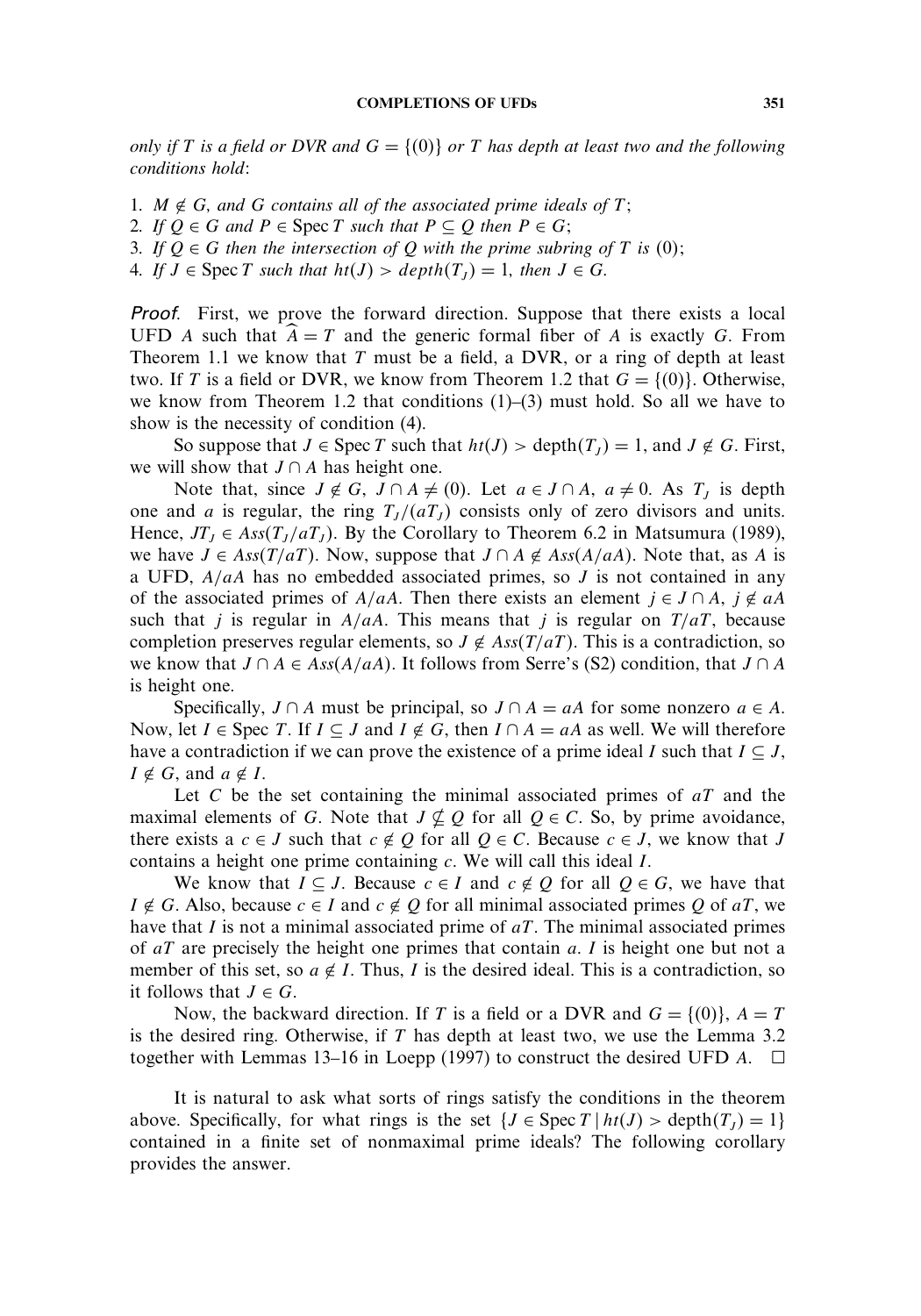**Corollary 2.3.** Let  $(T, M)$  be a complete local ring and  $|T/M| = |T|$ . Then T is the *completion of a UFD* A *with semilocal generic formal fiber if and only if* T *is a field, a DVR, or has depth at least two, no integer of* T *is a zerodivisor, and* T *has no embedded associated prime ideals.*

**Proof.** Suppose that T is the completion of a UFD A with semilocal generic formal fiber G. From Heitmann (1993), we know that T must be a field, a DVR, or have depth at least two and no integer of T is a zerodivisor. Now, let  $P \in Ass T$  with  $ht(P) > 0$ , and let Q be a prime ideal containing P such that  $ht(Q) = ht(P) + 1$ . Note that depth $(T<sub>O</sub>)$  is either zero or one. But if depth $(T<sub>O</sub>) = 0$ , then  $Q \in Ass T$ , so by the theorem above,  $Q \in G$ . If depth $(T<sub>O</sub>) = 1$ , then, since  $ht(Q) = ht(P) + 1 > 1$ , by the theorem above,  $O \in G$ . It follows that every prime ideal containing P of height  $ht(P) + 1$  is an element of G, but this set canot be contained in a finite set of nonmaximal prime ideals. Therefore, no such  $P$  can exist, so  $T$  has no embedded associated prime ideals.

Now, suppose that  $T$  is a field, a DVR, or has depth at least two, no integer of T is a zerodivisor, and T has no embedded associated prime ideals. Let  $P \in$ Spec T such that  $ht(P) > depth(T_P) = 1$ . Then P is an element of the non-Cohen-Macaulay locus,  $\{P \in \text{Spec } T \mid ht(P) > depth(T_P)\}, \text{ so in particular, } P \text{ contains a }$ minimal member Q of the non-Cohen-Macaulay locus. There are no height zero primes in the non-Cohen Macaulay locus, so  $ht(Q) \geq 1$ . Since T has no embedded associated primes, there must therefore be a regular element  $a \in Q$ . Then, since  $a \in P$  and depth $(T_P) = 1$ ,  $P \in Ass(T/aT)$ , a finite set. It follows that, for every minimal member  $Q$  of the non-Cohen-Macaulay locus, there are a finite number of prime ideals P containing Q with depth $(T_P) = 1$ . Now, since T is a complete local ring and therefore excellent, the non-Cohen-Macaulay locus of T is closed, meaning that it has a finite number of minimal elements. We therefore have that  $\{P \in \text{Spec } T \mid ht(P) > depth(T_P) = 1\}$  is a finite set. We now let  $G = Ass T \cup \{Q \in T\}$ Spec  $T | Q \subseteq P$ , where  $P \in \text{Spec } T$  such that  $ht(P) > depth(T_P) = 1$ , which satisfies all the conditions on  $G$  in the preceding theorem.  $T$  is therefore the completion of a UFD A with semilocal generic formal fiber equal to  $G$ .

This next corollary is the version of the above theorem when we want the generic formal fiber of A to be local (rather than semilocal).

**Corollary 2.4.** *Let*  $(T, M)$  *be a complete local ring and*  $|T/M| = |T|$ *. Let*  $P \in \text{Spec } T$ *. Then there exists a local UFD A such that*  $\widehat{A} = T$  *and the generic formal fiber of* A *is local with maximal ideal* P *if and only if* T *is a field or DVR and*  $P = (0)$ *, or* T *has depth at least two and the following conditions hold:*

- *1.* P *is nonmaximal and contains all of the associated prime ideals of* T*;*
- 2. The intersection of P with the prime subring of  $T = (0)$ ;
- *3. If*  $J \in \text{Spec } T$  *such that*  $ht(J) > depth(T_I) = 1$ *, then*  $J \subseteq P$ *.*

The following example is due to our informal correspondence with Ray Heitmann. We thank him for suggesting it.

**Example 2.5.** Let  $T = \mathbb{C}[[x^3, x^2, xy, y, z]]$  and  $P = (x^3, x^2, xy, y)$ . Does there exist a local UFD A such that  $\hat{A} = T$  and the generic formal fiber of A is local with maximal ideal P?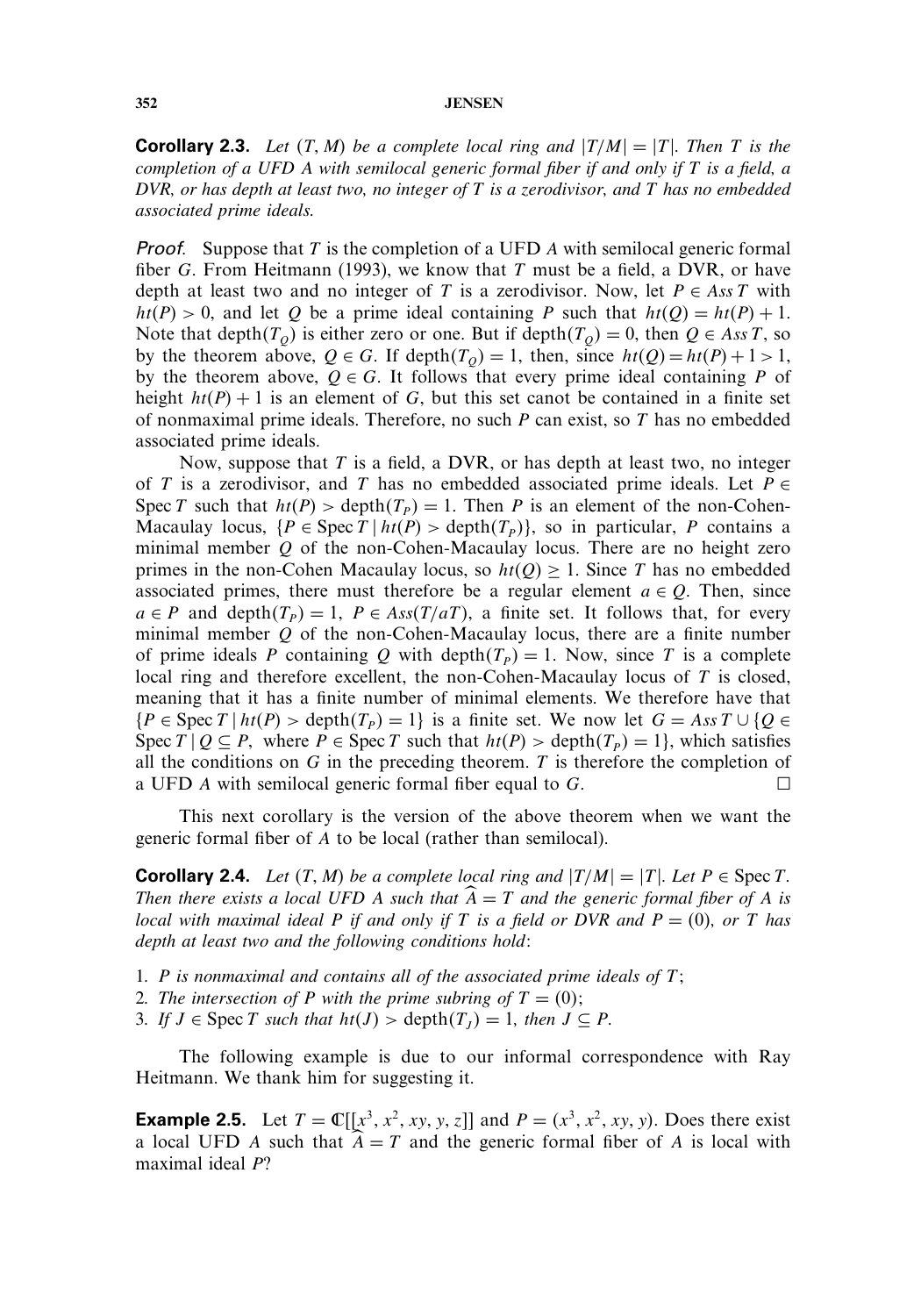First, note that  $T/M$  is isomorphic to  $\mathbb{C}$ , so  $|T/M|=|T|$ . Also, as  $\{y, z\}$  is a regular sequence in  $T$ ,  $T$  has depth two. Since  $T$  is an integral domain and therefore has no embedded associated primes, we know that  $T$  is the completion of a UFD with semi-local generic formal fiber, but in this case we can actually show more. We know that P is nonmaximal because  $z \notin P$ , and since T is an integral domain, P contains all of the associated prime ideals of  $T$ . The prime subring of  $T$  contains only units, so P∩ the prime subring of  $T = (0)$ . All that remains to be shown is condition (3).

Note that P itself has height greater than one, because  $(0) \subset (xy, y) \subset P$ , and also that  $P \in Ass(T/xyT)$ . This is not a problem because P will be in the generic formal fiber of A.

It can be seen that, if  $t \in P$ , then all of the associated primes of  $T/tT$  will be contained in  $P$ . This is because  $t$  may be seen as an element of the ring  $\mathbb{C}[[x^3, x^2, xy, y]],$  and adjoining the indeterminate z will not alter the associated primes of  $(t)$  in this ring.

Let a be a regular element in T with  $a \notin P$ , and let  $J \in Ass(T/aT)$ . We want to show that  $ht(J) \leq 1$ . Because  $T<sub>J</sub>$  must have depth one, we know that J is nonmaximal. Also, because  $a \in J$  and  $a \notin P$ , we know that  $J \neq P$ . As P and the maximal ideal are the only two prime ideals in  $T$  that contain all four of the elements  $x^3$ ,  $x^2$ , xy, and y, it follows that one of these four is not an element of J. Now consider  $T_J$ . We will show that  $x^3/x^2 = xy/y \in T_J$  in every case. If  $x^3 \notin J$ , then  $x^4/x^3 = x^3/x^2 \in T_J$ . If  $x^2 \notin J$ , then  $x^3/x^2 \in T_J$ . If  $xy \notin J$ , then  $x^2y/xy = xy/y \in T_J$ . If  $y \notin J$ , then  $xy/y \in T_J$ . Because of this, the map  $h : \mathbb{C}[[x, y, z]] \to T_J$  given by  $x \to x^3/x^2$ ,  $y \to y/1$ ,  $z \to z/1$  is well defined.

Now, letting  $g: T \to \mathbb{C}[[x, y, z]]$  be the inclusion map, we satisfy the conditions of Theorem 4.3 in Matsumura (1989). Thus,  $T_j = \mathbb{C}[[x, y, z]]_Q$ , where  $Q = JT_J \cap \mathbb{C}[[x, y, z]]$ . This means that  $T_J$  is a regular local ring, and so the depth of  $T_j$  is equal to its dimension. As  $T_j$  has depth one, it follows that  $ht(J) = 1$ . Therefore, there exists a local UFD A such that  $\hat{A} = T$  and the generic formal fiber of A is local with maximal ideal P.

Using these corollaries, it is easy to determine whether a given ring is the completion of a UFD with semilocal generic formal fiber, but much harder to determine whether it is the completion of a UFD with generic formal fiber equal to a given set of prime ideals. It should be noted that, of all the conditions in the main theorem, the last one is by far the most difficult to check. Fortunately, in any ring that satisfies Serre's  $(S2)$  criterion, every choice of prime ideals G (or prime ideal  $P$  in the local case) will meet this condition trivially. The example above is one where the condition is non-trivial but still satisfied. It appears that, in such rings, our choice of the prime ideal  $P$  is extremely limited. (There was only one option for P in the example given.)

## 3. SEMI-LOCAL FORMAL FIBERS AT HEIGHT ONE PRIME IDEALS

In this section, we control the height of the ideal in our UFD A that has semilocal formal fiber. In particular, we will provide necessary and sufficient conditions on a complete local ring  $(T, M)$  with  $|T/M| = |T|$  for it to be the completion of a UFD containing a *height one* prime ideal with semilocal formal fiber.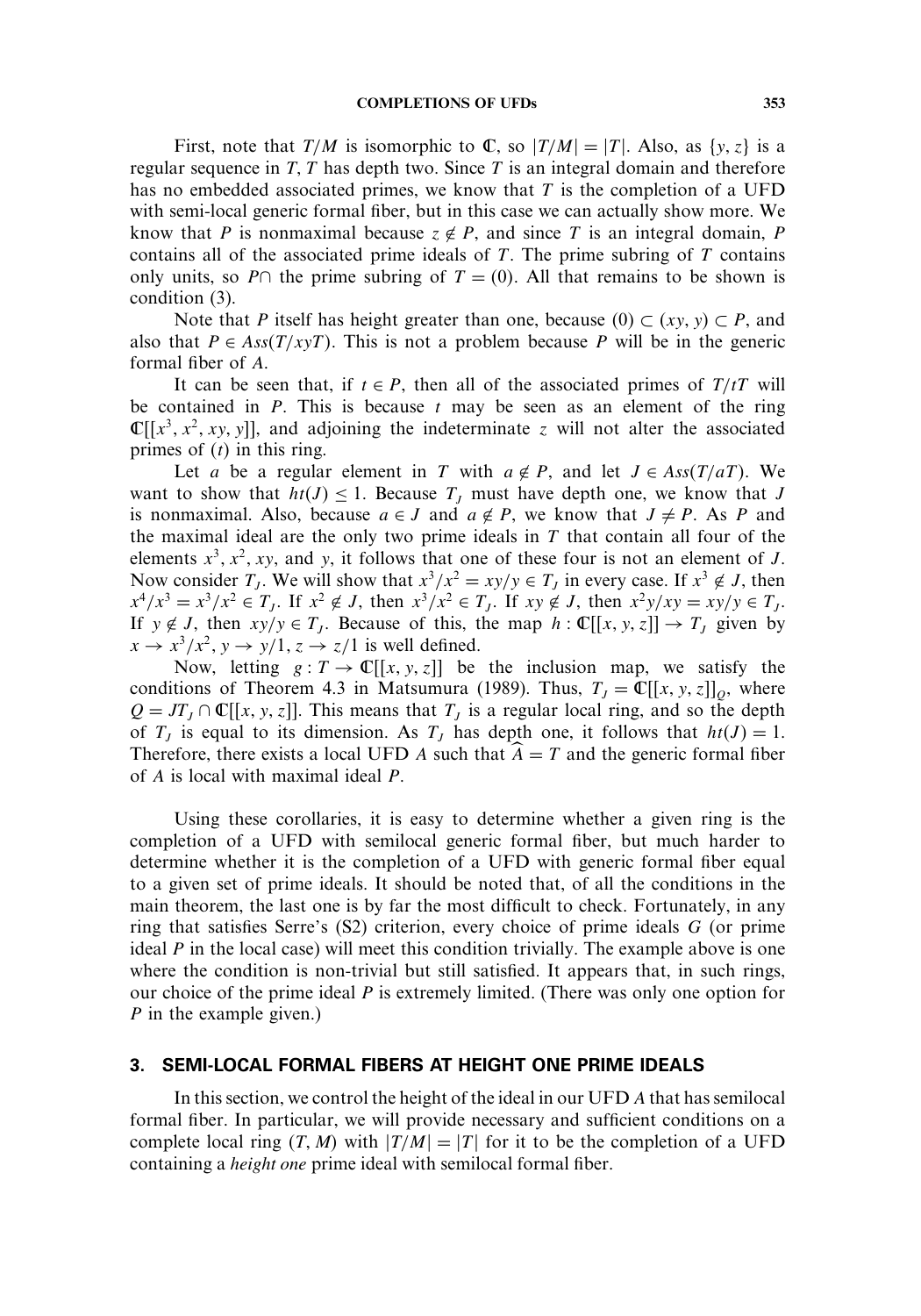Although we again follow the construction in Loepp (1997), here there is more to show. Specifically, we must show that we can extend both Theorem 6 and Lemma 12 in that article to the height one case. The rest of the construction follows.

From Proposition 1 in Heitmann (1993), in order to make A complete to  $T$ , we must have IT  $\cap A = I$  for every finitely generated ideal I of A. The following lemma helps us get this condition. It is an extension of Theorem 6 in Loepp (1997).

**Lemma 3.1.** Let  $(T, M)$  be a complete local ring and G a finite set of non-maximal *prime ideals of*  $T$ *. Let*  $R$  *be an*  $N$ -subring of  $T$  *such that*  $R \cap P = \alpha R$  *for every*  $P \in G$ *. Let I be a finitely generated ideal of*  $R$  *with*  $c \in IT \cap R$ *. Then there exists an* N-subring S of T such that  $R \subseteq S \subseteq T$ ,  $|S| = |R|$ ,  $c \in IS$ , and  $S \cap P = \alpha S$  for every  $P \in G$ . Also, *prime elements in* R *remain prime in* S*.*

**Proof.** Except for the fact that  $S \cap P = \alpha S$  for every  $P \in G$ , Lemma 9 in Loepp (1997) proves this result. We must therefore simply verify that that this condition holds for the ring S constructed in Loepp (1997). Let  $m$  be the number of generators of I. Lemma 9 in Loepp (1997) is proven by induction on  $m$ . There it is shown that we can reduce to the case where I is not contained in a height one prime ideal of  $R$ , and so we may begin with the  $m = 2$  case. Here, we let  $I = (y_1, y_2)R$  and notice that, for every  $P \in G$ , either  $y_1 \notin P$  or  $y_2 \notin P$ . We then find elements  $x_1, x_2 \in T$  such that  $x_1 + P$  is transcendental over  $R/(R \cap P)$  for all  $P \in G$  such that  $y_2 \notin P$  and similarly,  $x_2 + P$  is transcendental over  $R/(R \cap P)$  for all  $P \in G$  such that  $y_1 \notin P$ . We then let  $S = (R[x_1, y_2^{-1}] ∩ R[x_2, y_1^{-1}])_{(R[x_1, y_2^{-1}] ∩ R[x_2, y_1^{-1}]) ∩ M}.$ 

We must show that  $S \cap P = \alpha S$  for every  $P \in G$ . Let  $P \in G$ . Without loss of generality, assume that  $y_1 \notin P$ . Now, let  $f = r_n(x_2)^n + \cdots + r_1(x_2) + r_0 \in R[x_2] \cap P$ . Because  $x_2 + P$  is transcendental over  $R/(R \cap P)$ , it follows that  $r_i \in R \cap P = \alpha R$ for all *i*. Hence,  $f \in \alpha R[x_2]$ , and so  $R[x_2] \cap P \subseteq \alpha R[x_2]$ . Furthermore, because  $\alpha \in R[x_2] \cap P$ , we have  $R[x_2] \cap P = \alpha R[x_2]$ . Clearly, then, we have  $R[x_2, y_2^{-1}] \cap P =$  $\alpha R[x_2, y_1^{-1}]$ . Now let's look at  $R[x_1, y_2^{-1}]$ . If  $y_2 \notin P$ , then we have  $x_1 + P$  is transcendental over  $R/(R \cap P)$ , and so  $R[x_1, y_2^{-1}] \cap P = \alpha R[x_1, y_2^{-1}]$  for the same reason as above. If, however,  $y_2 \in P$ , then  $y_2 \in \alpha R$ , so  $y_2 = \alpha r$  for some  $r \in R$ . Now, because  $\alpha(ry_2^{-1}) = 1, \alpha$  is a unit in  $R[x_1, y_2^{-1}]$ , and so  $\alpha R[x_1, y_2^{-1}] = R[x_1, y_2^{-1}]$ . It follows that  $P \cap (R[x_2, y_1^{-1}] \cap R[x_1, y_2^{-1}]) \subseteq \alpha R[x_2, y_1^{-1}] \cap \alpha R[x_1, y_2^{-1}] =$  $\alpha(R[x_2, y_1^{-1}] \cap R[x_1, y_2^{-1}])$ . And, since  $\alpha R[x_2, y_1^{-1}] \subseteq P$ . we have  $P = \alpha(R[x_2, y_1^{-1}] \cap R[x_1, y_2^{-1}]$ .  $R[x_1, y_2^{-1}]$ ). Thus, after localization, we have  $S \cap P = \alpha S$ . So, if *I* is generated by 2 elements, the theorem holds.

Now, assume that  $m > 2$ . Lemma 9 in Loepp (1997) shows how to construct an N-subring R' with  $R \subseteq R' \subseteq T$ , containing an element  $c^* \in R'$  and an  $(m-1)$ generated ideal *J* of *R'* with  $c^* \in JT$ . We need to show that  $R' \cap P = \alpha R'$  for all  $P \in G$ . By induction, there will therefore exist an N-subring S such that  $R' \subseteq S \subseteq$  $T, c^* \in JS$  and  $S \cap P = \alpha S$  for all  $P \in G$ . Then, we will show that  $c \in IS$ .

Let  $I = (y_1, \ldots, y_m)R$  and define  $J = (y_1, \ldots, y_{m-1})R$ . Lemma 9 in Loepp (1997) shows that there exists an element  $t \in T$  such that  $t + P$  is transcendental over  $R/(R \cap P)$  as an element of  $T/P$  for every  $P \in G$  with  $\{y_1, \ldots, y_{m-1}\} \nsubseteq P$ . Let  $R' = R[t]_{M \cap R[t]}$ .

Because  $P \cap R$  is height one, we have that  $\{y_1, \ldots, y_{m-1}\} \nsubseteq P$ . This means that  $t + P$  is transcendental over  $R/(R \cap P)$  as an element of  $T/P$  for every  $P \in G$ . So, if  $f = r_n t^n + \cdots + r_1 t + r_0 \in R[t] \cap P$ , it follows that  $r_i \in R \cap P = \alpha R$  for all *i*.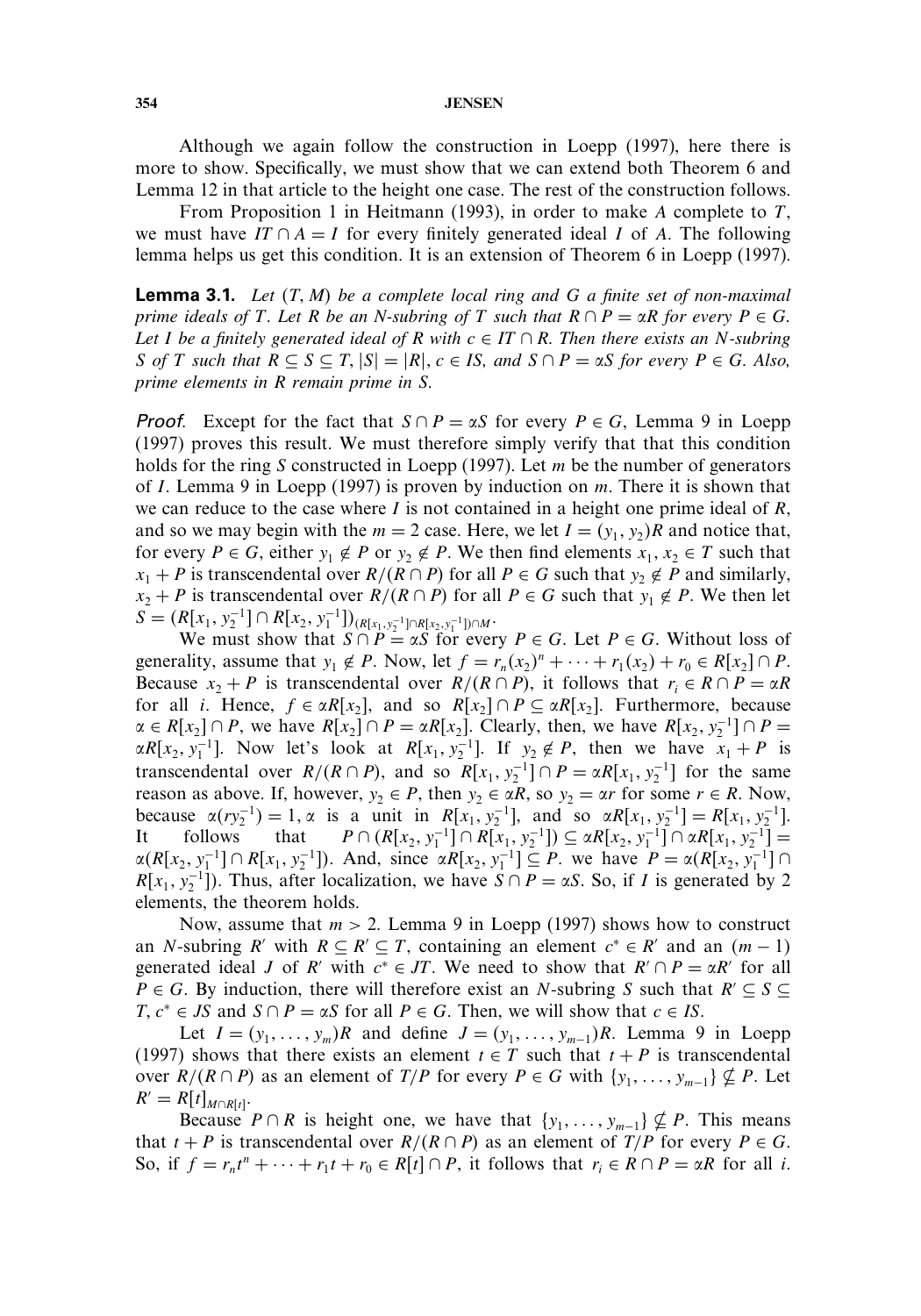Thus,  $f \in \alpha R[t]$ , so  $R[t] \cap P = \alpha R[t]$ . This is enough to get  $R' \cap P = \alpha R'$ . The rest of the theorem follows from Loepp (1997).  $\Box$ 

The following lemma allows us to adjoin elements from prime ideals not contained in  $Q_i$  without increasing the height of  $Q_i \cap R$ . It is an extension of Lemma 12 in Loepp (1997).

**Lemma 3.2.** Let  $(T, M)$  be a complete local ring of dimension at least two and R *an* N-subring of T. Let  $C = \{Q_1, \ldots, Q_n\}$  be a finite set of incomparable prime ideals *satisfying the following conditions:*

- 1.  $M \notin C$ ;
- 2. There exists a nonzero element  $\alpha \in R$  such that  $Q_i \cap R = \alpha R$  for all *i*;
- 3. If  $P \in Ass(T/\alpha T)$ , then  $P \subseteq Q_i$  for some *i*.

Let  $I \in \text{Spec } T$  with  $\alpha \in I$  and such that  $I \nsubseteq Q_i$  for all i. Then there exists an *N*-subring *S* such that  $R \subseteq S \subseteq T$ ,  $Q_i \cap S = \alpha S$  for all i,  $|S| = \sup(\aleph_0, |R|)$ , and  $\alpha S \subset$ I ∩ S *where the containment is strict. Furthermore, prime elements in* R *remain prime in* S*.*

**Proof.** To begin with, we will show that  $I \nsubseteq J$  for all  $J \in \{J \in Ass(T/rT) \mid 0 \neq J\}$  $r \in R$ . Suppose that  $I \subseteq J$  where J is in this set. Then  $\alpha \in J$ , but since depth $(T_J) = 1$ ,  $J \in Ass(T/rT)$  for all regular  $r \in J$ . It follows that  $J \in Ass(T/\alpha T)$ . This means that  $J \subseteq Q_i$  for some i, but, since  $I \subseteq J$  and  $I \nsubseteq Q_i$  for any i, this is a contradiction. It follows that  $I \nsubseteq J$  for all  $J \in \{J \in Ass(T/rT) \mid 0 \neq r \in R\}.$ 

Now, for  $P \in \text{Spec } T$  we define  $D_{(P)}$  to be a full set of coset representatives of  $t + P$  which are algebraic over  $R/(R \cap P)$  as an element of  $T/P$ . Note that as  $|R/(R \cap P)| \leq |R|$ , the algebraic closure of  $R/(R \cap P)$  in  $T/P$  has cardinality at most sup $(\aleph_0, |R|)$ . Hence,  $|D_{(P)}| \leq \sup(\aleph_0, |R|)$ . Now, let  $G = C \cup Ass T \cup \{J \in \mathbb{R} \}$  $\text{Ass}(T/rT) \mid 0 \neq r \in R$ . Note that, as  $\alpha \in I$  and  $\alpha$  is not a zerodivisor in  $T, I \notin \text{Ass } T$ . It follows that  $I \nsubseteq P$  for every  $P \in G$ .

Letting  $D = \bigcup_{P \in G} D_{(P)}$ , we use Lemma 2 in Loepp (1997) if R is countable and Lemma 3 in Loepp (1997) if not to find a  $t \in I$  with  $t \notin \{P + r \mid P \in G, r \in D\}$ . We claim that  $S = R[t]_{R[t]\cap M}$  is the desired subring. Because  $t \in S \cap I$  and  $t \notin Q_i$  for all i, we have  $\alpha S \subset I \cap S$  where the containment is strict. Now, by the way t was chosen,  $t + P$  is transcendental over  $R/(R \cap P)$  for every  $P \in G$ .

Now, by Lemma 11 in Loepp (1997), S is an N-subring,  $|S| = \sup(\aleph_0, |R|)$ , and prime elements in R remain prime in S. All that is left to show is that  $S \cap Q_i =$  $\alpha S$  for all *i*. Suppose that  $f(t) = a_n t^n + \cdots + a_1 t + a_0 \in Q_i \cap R[t]$  with  $a_j \in R$ . Since  $Q_i \in G$ ,  $t + P$  is transcendental over  $R/(R \cap Q_i)$ , so  $a_j \in Q_i$  for every j. So  $a_j \in R \cap Q_i$  $Q_i = \alpha R$ , and therefore  $f(t) = \alpha r_n t^n + \cdots + \alpha r_1 t + \alpha r_0 \in \alpha R[t]$ , so  $R[t] \cap Q_i = \alpha R[t]$ . S is just a localization of R, so  $S \cap Q_i = \alpha S$ . This completes the proof.  $\Box$  $\Box$ 

Again, we may use Lemmas 13–15 in Loepp (1997) to construct the desired UFD A. All we have to check is that  $Q_i \cap R = \alpha R$  for each of the rings R used in this construction, but this is not difficult. Theorem 16 in Loepp (1997), however, requires the existence of an N-subring with certain nice properties. In that case, the prime subring of T localized at its intersection with M satisfies the desired properties, but here this subring will not work. The following lemma extends Theorem 16 in Loepp (1997).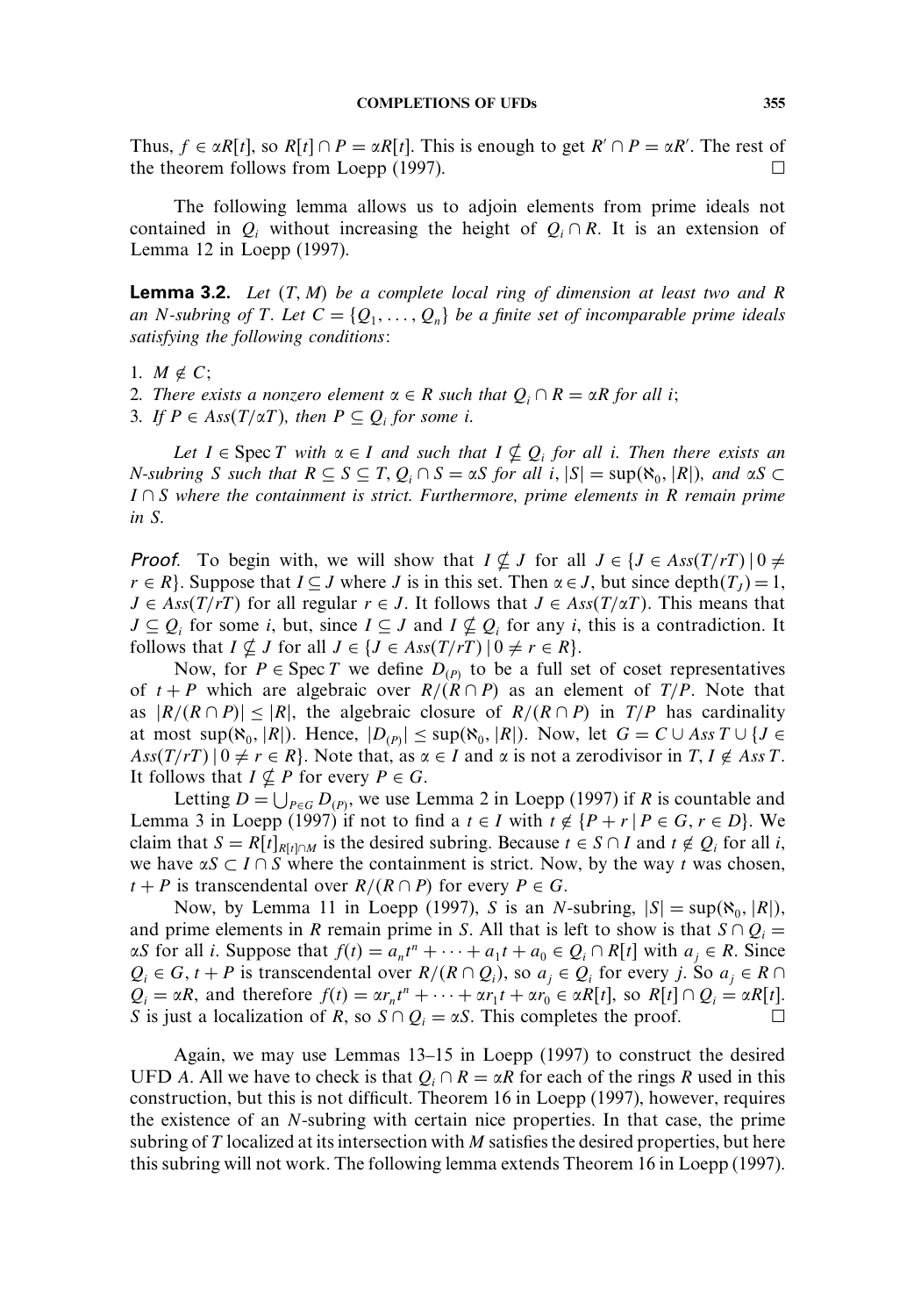**Lemma 3.3.** Let  $(T, M)$  be a complete local ring of depth at least two such that  $|T/M|=|T|$  and let S' denote the prime subring of T. Let  $G = \{Q_1, Q_2, \ldots, Q_n\}$  be a *finite set of incomparable prime ideals of* T *such that the following conditions hold:*

- 1.  $M \notin G$ ;
- *2. No integer of* T *is a zerodivisor;*
- 3. There exists a regular, nonzero element  $\alpha \in T$  satisfying the following conditions:
	- (a)  $\alpha \in \bigcap_{i=1}^{n} Q_i;$
	- (b) *if*  $P \in Ass(T/\alpha T)$ , then  $P \subseteq Q_i$  *for some i*;
	- (c) *In the case where*  $Q_i \cap S' = (0)$  *for all i, if*  $J \in Ass(T/rT)$  *for some r such that*  $0 \neq r \in S'$ , then  $\alpha \notin J$ ;
	- (d) *In the case where*  $Q_i \cap S' = pS'$  *for any i, there exists a*  $\beta \in T$  *such that*  $p = \alpha \beta$ *, where if*  $P \in Ass(T/\beta T)$ , then  $\alpha \notin P$  and  $P \nsubseteq Q_i$  for all i.

*Then there exists a local UFD* A *and a height one prime ideal* I *of* A *such that* A = T *and the formal fiber of* I *is semilocal with maximal ideals the elements of* G*. Furthermore,*  $I \cap A = \alpha tA$  *for some unit*  $t \in T$ *.* 

**Proof.** If we can find an N-subring  $R_0 \subseteq T$  such that  $R_0 \cap Q_i = \alpha R_0$  for all i, Theorem 16 in Loepp (1997) shows how to recursively define a family of N-subrings beginning with  $R_0$  whose union is the desired UFD. We now work to define  $R_0$ .

Define S' to be the prime subring of T and S to be  $S'_{S \cap M}$ . It is easy to see that S is an N-subring of T. Note that, in the case where  $Q_i \cap S' = pS'$  for some *i*, we have  $\alpha \in \bigcap_{i=1}^n Q_i$ , so  $p = \alpha \beta \in \bigcap_{i=1}^n Q_i$ . Thus, either  $Q_i \cap S' = (0)$  for all *i*, or  $Q_i \cap S' = pS'$  for all i. Now suppose that  $S \cap Q_i = (0)$  for every i. Let  $C = \{P \in S : |P| = 1\}$  $Ass(T/rT)$   $0 \neq r \in S$   $\cup$  Ass T and, if  $P \in \text{Spec } T$ , define  $D_{(P)}$  to be a full set of coset representatives that make  $t + P$  algebraic over  $S/(S \cap P)$ . Use Lemma 4 in Loepp (1997) with  $D = \bigcup_{P \in C} D_{(P)}$  to find a unit t such that  $\alpha t \notin \bigcup \{P + r \mid P \in C, r \in D\},\$ and let  $x = \alpha t$ . Note that  $\alpha t = \alpha T$ , so if  $P \in Ass(T/xT)$ , then  $P \subseteq Q_i$  for some i.

Now let  $R_0 = S[x]_{S[x] \cap M}$ . Note that, since T has depth at least two,  $M \notin Ass T$ , so by Lemma 11 from Loepp (1997),  $R_0$  is an N-subring of T. Also, suppose that  $f(x) = s_n x^n + \cdots + s_1 x + s_0 \in Q_i$  for some i. Because  $f(x) - s_0 \in xT \subseteq Q_i$ , it follows that  $s_0 \in Q_i$ . So  $s_0 \in Q_i \cap S = (0)$ , so  $f(x) = s_n x^n + \cdots + s_1 x \in xS[x]$ . Thus,  $Q_i \cap R_0 = xR_0.$ 

Otherwise, suppose that  $S \cap Q_i = pS$  for some *i*. We must define  $R_0$  differently. Let  $C_1 = Ass(T/\beta T) \cup Ass(T)$  and  $C_2 = Ass(T/\alpha T) \cup Ass(T) \cup \{Q_i | 1 \le i \le n\}$ . Note that, by assumption,  $\alpha \notin P$  for all  $P \in C_1$ . Because, for all  $P \in Ass(T/\beta T)$ ,  $P \nsubseteq Q_i$  for all *i*, it follows that  $\beta \notin Q_i$  for all *i*. Since for every  $P \in Ass(T/\alpha T)$ ,  $P \subseteq Q_i$ , it follows that  $\beta \notin P$  for all  $P \in C_2$ . Let  $D_{(P)}$  be a full set of coset representatives of the cosets t + P that are algebraic over  $S/(S \cap P)$  as an element of  $S/P$ . Now, by Lemma 4 in Loepp (1997), letting  $D_1 = \bigcup_{P \in C_1} D_{(P)}$  and  $D_2 = \bigcup_{P \in C_2} D_{(P)}$  we can find a unit  $t \in T$ such that  $\alpha t \notin \bigcup \{P + r \mid P \in C_1, r \in D_1\}$  and  $\beta t^{-1} \notin \bigcup \{P + r \mid P \in C_2, r \in D_2\}.$ 

Now let  $R_0 = S[\alpha t, \beta t^{-1}]_{S[\alpha t, \beta t^{-1}] \cap M}$ .  $R_0$  clearly meets the cardinality condition for *N*-subrings. Now, let  $P \in Ass T$  and assume that  $f = a_n(\alpha t)^n + \cdots + a_1(\alpha t) +$  $b_m(\beta t^{-1})^m + \cdots + b_1(\beta t^{-1}) + c \in P \cap S[\alpha t, \beta t^{-1}].$  Then  $(\alpha t)^m f = a_n(\alpha t)^{n+m} + \cdots +$  $a_1(\alpha t)^{m+1} + b_m p^m + \cdots + b_1 p(\alpha t)^{m-1} + c(\alpha t)^m \in P \cap S[\alpha t, \beta t^{-1}].$  But  $\alpha t + P$  is transcendental over  $S/(S \cap P)$ , so  $a_i, b_i p^i, c \in P \cap S = (0)$ . It follows that  $(\alpha t)^m f = 0$ .  $\alpha t$  is not a zerodivisor, so  $f = 0$ . Thus  $P \cap S[\alpha t, \beta t^{-1}] = (0)$ , and, as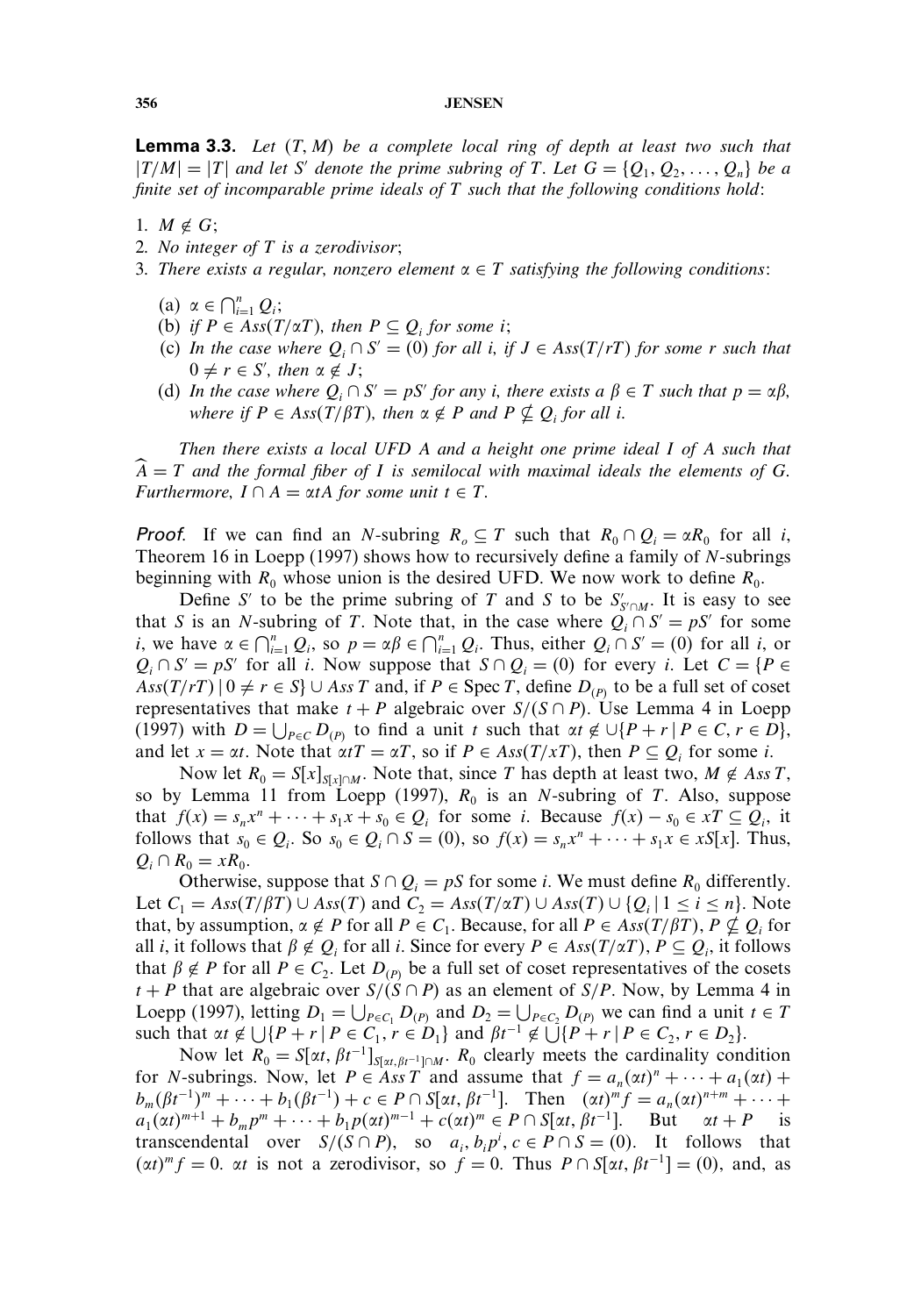$R_0$  is simply a localization of this, we have  $P \cap R_0 = (0)$  for all  $P \in Ass T$ , so the second condition of N-subrings holds.

Now let's show that  $R_0$  is a UFD. Note that  $S[\alpha t, \beta t^{-1}] = S[\alpha t, p/(\alpha t)]$ , and when we adjoin  $1/(\alpha t)$ , we get  $S[\alpha t, 1/(\alpha t)]$ , which is a UFD. So, if we can show that  $\alpha t$  is prime in  $S[\alpha t, p/(\alpha t)]$ , then by Theorem 20.2 in Matsumura (1989),  $S[\alpha t, p/(\alpha t)]$ will be a UFD. Let  $f = a_n(\alpha t)^n + \cdots + a_1(\alpha t) + b_m(\beta t^{-1})^m + \cdots + b_1(\beta t^{-1}) + c \in$  $Q_i \cap S[\alpha t, \beta t^{-1}]$  for some i. Then  $\alpha tT \subseteq Q_i$ , so  $b_m(\beta t^{-1})^m + \cdots + b_1(\beta t^{-1}) + c \in Q_i \cap$  $S[\alpha t, \beta t^{-1}]$ . But  $\beta t^{-1} + Q_i$  is transcendental over  $S/(S \cap Q_i)$ , so  $b_i, c \in Q_i \cap S =$  $pS = (\alpha t \beta t^{-1}S)$ . It follows that  $f \in \alpha tS[\alpha t, \beta t^{-1}]$ , so  $Q_i \cap S[\alpha t, \beta t^{-1}] \subseteq \alpha tS[\alpha t, \beta t^{-1}]$ . It follows that  $Q_i \cap S[\alpha t, \beta t^{-1}] = \alpha t S[\alpha t, \beta t^{-1}]$ . So  $\alpha t$  is prime in  $S[\alpha t, \beta t^{-1}]$  as desired. Thus  $S[\alpha t, \beta t^{-1}]$  is a UFD. It follows that  $R_0$  is a UFD as well. Because  $R_0$  is just a localization of  $S[\alpha t, \beta t^{-1}]$ , it follows that  $Q_i \cap R_0 = \alpha t R_0$  for all  $i = 1, 2, ..., n$ .

To complete the proof that  $R_0$  is an N-subring, we must show that  $ht(J \cap$  $R_0 \leq 1$  for all  $J \in Ass(T/tT)$ , where t is a regular element of T. Let J be such an ideal. Since S is an N-subring,  $ht(J \cap S) \le 1$ . Suppose  $ht(J \cap S) = 0$ . Then,  $J \cap S = (0)$ , and  $ht(J \cap S[\alpha t]) \leq 1$ . Localizing cannot increase height, so  $ht(J \cap S[\alpha t, 1/(\alpha t)]) \le 1$ . Now, if  $\alpha t \in J$ , then  $p \in J \cap S$  and  $ht(J \cap S) \ne 0$ , so  $\alpha t \notin J$ . Hence, when we adjoin  $1/\alpha t$ , the height of J is unaffected, so we have  $ht(S[xt, p/(xt)] \cap J) = ht(J \cap S[xt, 1/(xt)]) \le 1$ . So, in this case,  $ht(J \cap R_0) \le 1$ .

Now suppose that  $ht(J \cap S) = 1$ . Then  $S \cap J = pS$ , so  $p \in J$ , and, since J is prime and  $p = \alpha \beta$ , either  $\alpha \in J$  or  $\beta \in J$ . Since  $depth(T_J) = 1$  and both  $\alpha$  and  $\beta$  are regular elements, either  $J \in Ass(T/\alpha T)$  or  $J \in Ass(T/\beta T)$ . We can now consider two cases, one where  $J \in Ass(T/\alpha T)$ , and one where  $J \in Ass(T/\beta T)$ .

Suppose  $J \in Ass(T/\alpha T)$  and let  $f = a_n(\alpha t)^n + \cdots + a_1(\alpha t) + b_m(\beta t^{-1})^m + \cdots$  $b_1(\beta t^{-1}) + c \in J \cap S[\alpha t, \beta t^{-1}]$ . Then  $\alpha tT \subseteq J$ , so  $b_m(\beta t^{-1})^m + \cdots + b_1(\beta t^{-1}) + c \in$  $J \cap S[\alpha t, \beta t^{-1}]$ . But  $\beta t^{-1} + J$  is transcendental over  $S/(S \cap J)$ , so  $b_i, c \in J \cap S =$  $pS = (\alpha t \beta t^{-1}S)$ . It follows that  $f \in \alpha tS[\alpha t, \beta t^{-1}]$ , so  $J \cap S[\alpha t, \beta t^{-1}] \subseteq \alpha tS[\alpha t, \beta t^{-1}]$ , and  $J \cap S[\alpha t, \beta t^{-1}] = \alpha t S[\alpha t, \beta t^{-1}],$  so  $ht(J \cap S[\alpha t, \beta t^{-1}]) = 1$ . Therefore,  $ht(J \cap S[\alpha t, \beta t^{-1}]) = 1$ .  $R_0 = 1.$ 

Now suppose  $J \in Ass(T/\beta T)$  and let  $f = a_n(\alpha t)^n + \cdots + a_1(\alpha t) + b_m(\beta t^{-1})^m +$  $\cdots + b_1(\beta t^{-1}) + c \in J \cap S[\alpha t, \beta t^{-1}].$  Then  $\beta T \subseteq J$ , so  $a_n(\alpha t)^n + \cdots + a_1(\alpha t) + c$  $c \in J \cap S[\alpha t, \beta t^{-1}]$ . But  $\alpha t + J$  is transcendental over  $S/(S \cap J)$ , so  $a_i, c \in J \cap J$  $S = pS = (\alpha t \beta t^{-1} S)$ . It follows that  $f \in \beta t^{-1} S[\alpha t, \beta t^{-1}]$ , so  $J \cap S[\alpha t, \beta t^{-1}] \subseteq$  $\beta t^{-1} S[\alpha t, \beta t^{-1}],$  and  $J \cap S[\alpha t, \beta t^{-1}] = \beta t^{-1} S[\alpha t, \beta t^{-1}],$  so  $ht(J \cap S[\alpha t, \beta t^{-1}]) = 1.$ Therefore,  $ht(J \cap R_0) = 1$ .

So, for all cases, we have constructed an N-subring  $R_0$  such that  $S \subseteq R_0 \subset T$ and there exists an element  $x = \alpha t \in R_0$  for some unit  $t \in T$  such that  $Q_i \cap R_0 = xR_0$ for all i. Now, following the proof of Theorem 16 in Loepp (1997), we can use  $R_0$ along with the previous lemma to construct the UFD  $\overline{A}$ .  $\Box$ 

Finally, we arrive at the main theorem.

**Theorem 3.4.** Let  $(T, M)$  be a complete local ring such that  $|T/M|=|T|$ , and let S' denote the prime subring of T. Let  $C = \{Q_1, Q_2, \ldots, Q_n\}$  be a finite set of incomparable *prime ideals of* T*. Then there exists a local UFD* A *and a height one prime ideal* I *of* A *such that* A = T *and the formal fiber of* I *is semilocal with maximal ideals the elements of* C *if and only if* T *is a DVR and*  $C = \{M\}$  *or* T *has depth at least two and*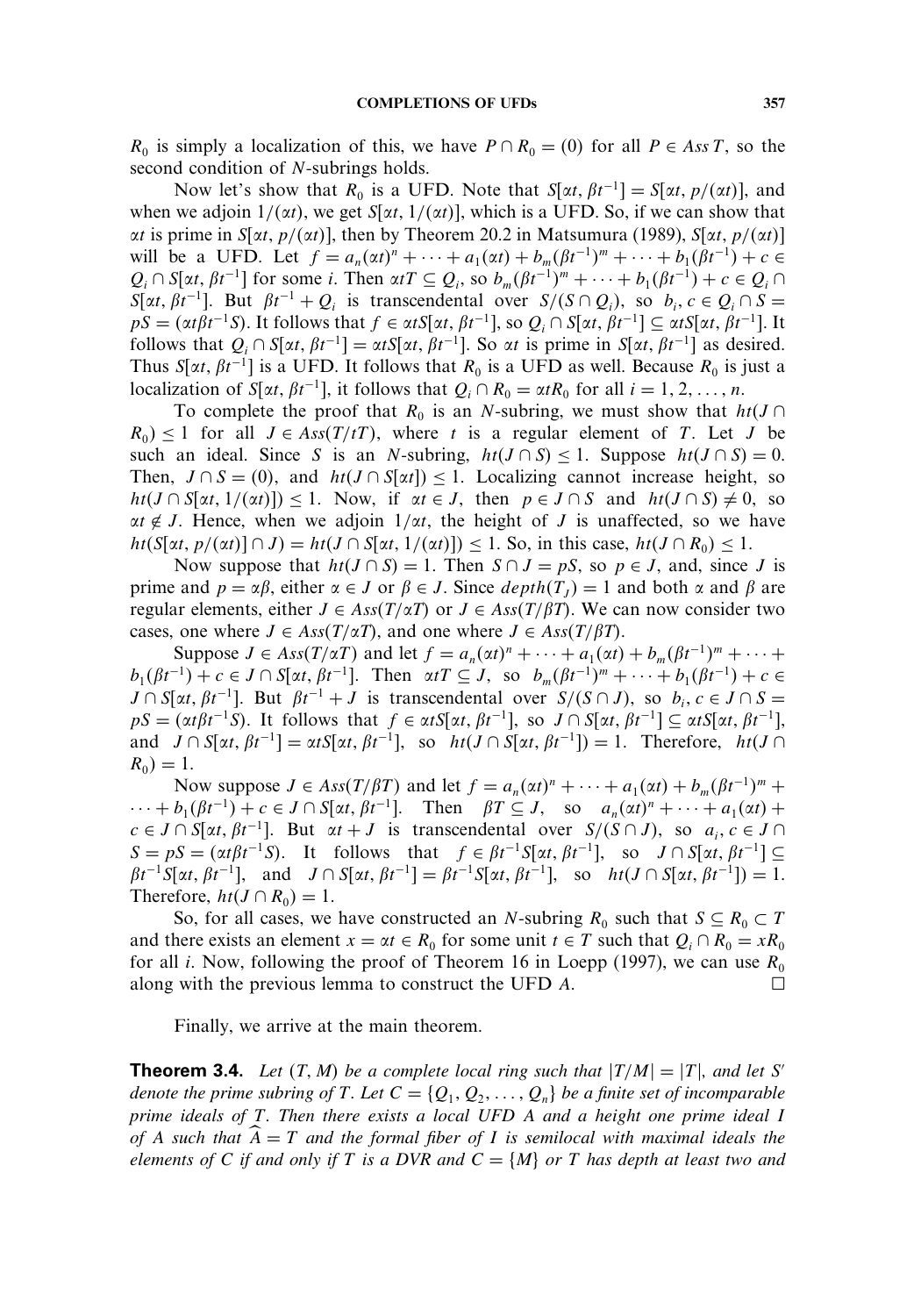*the following conditions hold:*

- 1.  $M \notin C$ ;
- *2. No integer of* T *is a zerodivisor;*
- 3. There exists a regular, nonzero element  $\alpha \in T$  satisfying the following conditions:
	- (a)  $\alpha \in \bigcap_{i=1}^{n} Q_i;$
	- (b) *if*  $P \in Ass(T/\alpha T)$ , then  $P \subseteq Q_i$  for some *i*;
	- (c) *In the case where*  $Q_i \cap S' = (0)$  *for all i, if*  $J \in Ass(T/rT)$  *for some r such that*  $0 \neq r \in S'$ , then  $\alpha \notin J$ ;
	- (d) *In the case where*  $Q_i \cap S' = pS'$  *for any i, there exists a*  $\beta \in T$  *such that*  $p = \alpha \beta$ *,*  $where \text{ if } P \in Ass(T/\beta T), \text{ then } \alpha \notin P \text{ and } P \nsubseteq Q_i \text{ for all } i.$

Proof. First, we prove the forward direction. Suppose that there exists a local UFD A and a height one prime ideal I of A such that  $A = T$  and the formal fiber of I is semilocal with maximal ideals the elements of C. From Theorem 1.1 we know that no integer of T is a zerodivisor and that T must be a field, a DVR, or a ring of depth at least two. Note that  $(0) \notin C$ , because  $(0) \cap A = (0)$ , which is not height one. Because in a field  $(0)$  is the only prime ideal, this implies that T cannot be a field. Moreover, because the only prime ideals in a DVR are  $(0)$  and  $M$ , this implies that if T is a DVR,  $C = \{M\}$ .

Now, suppose that  $T$  has depth at least two. Then  $T$  has dimension at least two, and the dimension of A is the same as that of T. Because  $M \cap A$  is the maximal ideal of  $A, M \cap A$  cannot be height one, so  $M \notin C$ .

Because A is a UFD and I is height one, I must be principal, so  $I = xA$  for some regular, non-zero element  $x \in T$ . Now, as we showed in the generic formal fiber case, if  $P \in Ass(T/xT)$ , then the height of  $P \cap A$  is one, so  $P \cap A = xA$ . Thus, P is in the formal fiber of I, so  $P \subseteq Q_i$  for some i. Also, because  $Q_i \cap A = xA$  for all i, it follows that  $x \in \bigcap_{i=1}^n Q_i$ . Therefore, x meets conditions (a) and (b) of our desired element  $\alpha$ . We now divide into two cases. We will show that, if  $Q_i \cap S' = (0)$ , we can choose  $\alpha = x$ . Otherwise, we will choose  $\alpha = x^n$  for some *n*.

Suppose that  $Q_i \cap S' = (0)$  for all *i*. Then  $xA \cap S' = (0)$ . Let  $P \in Ass(T/rT)$  for some nonzero  $r \in S'$ . By similar reasoning to that above,  $P \cap A$  must have height one. If  $x \in P$ , then,  $P \cap A = xA$ . But  $S' \subset A$ , so  $r \in P \cap A = xA$ . This contradicts the fact that  $xA \cap S' = (0)$ , so if  $J \in Ass(T/rT)$  for some nonzero  $r \in S'$ , then  $x \notin J$ . Thus, x meets condition (c) of our desired element  $\alpha$ .

Finally, suppose that  $Q_i \cap S' = pS'$  for some *i*. Then  $p \in xA$ , so there exists a y ∈ A such that  $p = xy$ . Note that, if  $y \in xA$ , then  $y = xy_1$  for some  $y_1 \in A$  and  $p = x^2y_1$ . By the Krull Intersection Theorem, this process must stop, so that  $p = x^n\beta$ where  $\beta \notin xA$ . Note that  $Ass(T/x^nT) = Ass(T/xT)$ , so  $x^n$  satisfies conditions (a) and (b) for our desired element  $\alpha$ . Now, let  $P \in Ass(T/\beta T)$ , and suppose that  $P \subseteq Q_i$ for some *i*. By the same argument as above, we know that  $P \cap A$  must be height one, and we know that  $\beta \in P \cap A$ . But, since  $P \subseteq Q_i$  for some  $i, P \cap A = (0)$  or  $P \cap A = xA$ . Because  $\beta \notin xA$ , neither of these cases is possible, so  $P \nsubseteq Q_i$  for all i. Now, suppose that  $x^n \in P$ . This means that  $x \in P$ . Again, we know that the height of P ∩ A is one, so P ∩ A = xA, but P  $\nsubseteq Q_i$  for all i, so P is not in the formal fiber of xA. This is a contradiction, so  $x^n \notin P$ . Thus,  $x^n$  satisfies condition (d) of our desired element .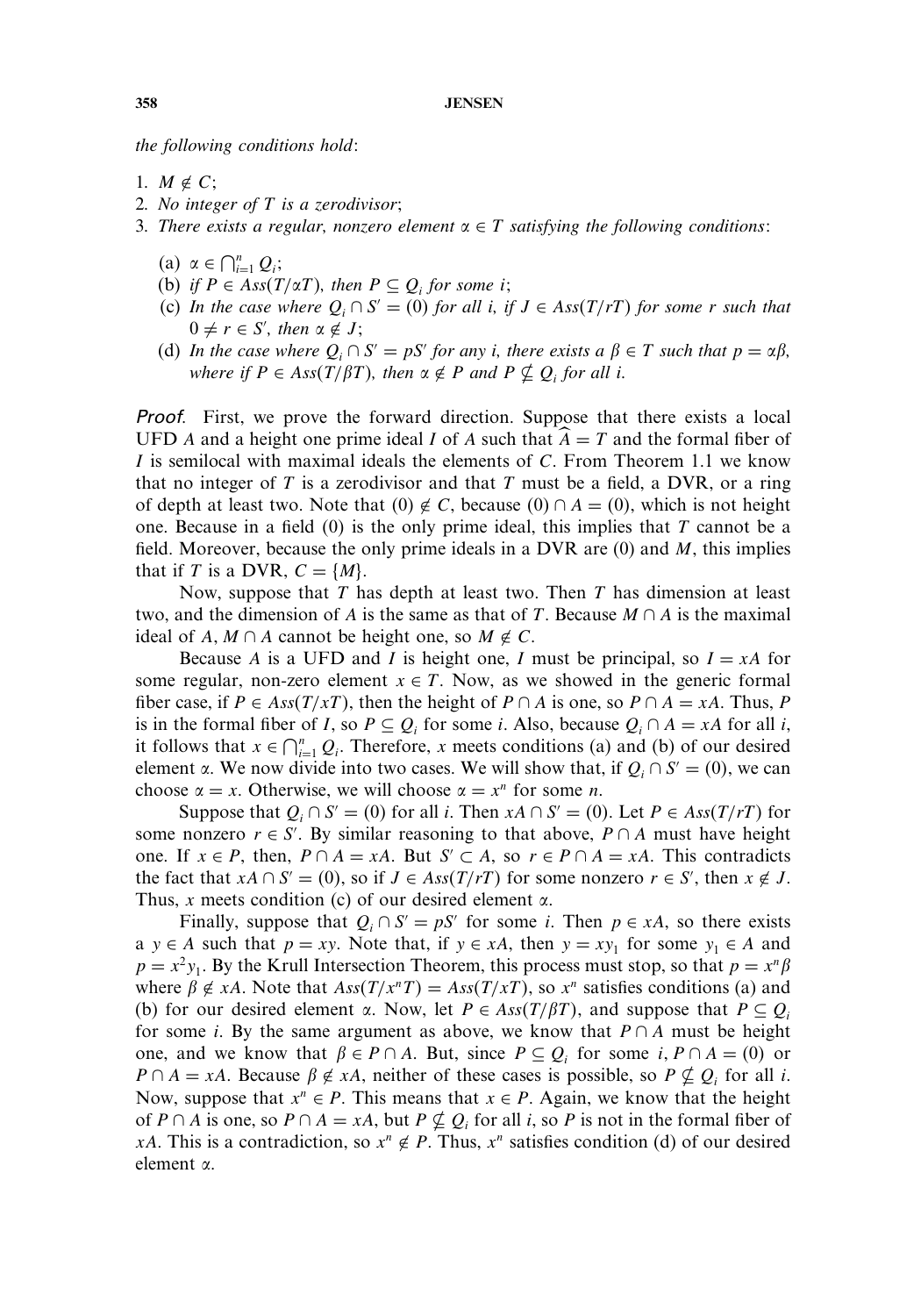Now, the backward direction. If T is a DVR and  $C = \{M\}$ , then  $A = T$  is the desired ring. If T has depth greater than one, then use Lemma 3.3 to construct the desired UFD  $A$ .

Notice that we have some control over the generator of  $Q_i \cap A$ . In the backward direction of the proof above, we construct our UFD A so that  $Q_i \cap A = \alpha tA$  for all *i* where *t* is some unit in *T*. For this reason, if we are given an element  $x \in T$  and we want to construct a UFD A such that  $xt \in A$  for some unit  $t \in T$  and the formal fiber of xtA is semilocal with maximal ideals the elements of C, we can do so if x meets the four conditions on  $\alpha$  in the above theorem.

In the forward direction of the proof, we show that conditions  $(a)$ – $(c)$  must hold for the generator of  $Q_i \cap A$ . In the case where  $Q_i \cap S' \neq (0)$  for some i, however, condition (d) is not a necessary condition on the generator of  $Q_i \cap A$ . If A is a UFD with all the desired conditions and  $Q_i \cap A = xtA$  for all *i*, then all that has to be true is that  $x^n$  meets condition (d) for some integer n. On the other hand, in order to use the construction given here, condition (d) must be true of x itself, not  $x^n$ . For example, one of the consequences of condition (d) is that if  $Q_i \cap S' = pS'$ , then p cannot be divisible in T by  $x^n$  for any  $n \ge 2$ . There is no reason to think that this is a necessary condition on the generator of  $Q_i \cap A$ , but it is necessary for our construction.

The following corollary is the local version of the above theorem.

**Corollary 3.5.** Let  $(T, M)$  be a complete local ring such that  $|T/M|=|T|$ , and let S' *denote the prime subring of* T*. Let* P *be a prime ideal of* T*. Then there exists a UFD* A *and a height one prime ideal* I *of* A *such that* A = T *and the formal fiber of* I *is local with maximal ideal* P *if and only if* T *is a DVR and* P = M *or* T *has depth at least two and the following conditions hold:*

1.  $P \neq M$ ;

- *2. No integer of* T *is a zerodivisor;*
- *3. There exists a regular, nonzero element* ∈ P*, satisfying the following:*
	- (a) If  $Q \in Ass(T/\alpha T)$ , then  $Q \subseteq P$ ;
	- (b) *In the case where*  $P \cap S' = (0)$ , if  $J \in Ass(T/rT)$  for some r such that  $0 \neq r \in S'$ , *then*  $\alpha \notin J$ ;
	- (c) *In the case where*  $P \cap S' = pS'$ , there exists a  $\beta \in T$  such that  $p = \alpha \beta$ , where if  $Q \in Ass(T/\beta T)$ , then  $\alpha \notin Q$  and  $Q \nsubseteq P$ .

Here is an example.

**Example 3.6.** Consider the complete local ring  $T = \mathbb{C}[[x, y, z, w]]/(x^2 - yz)$ . Let  $P = (x, y, z)$ . Is there a local UFD A that completes to T and a height one prime ideal I of A such that  $\hat{A} = T$  and the formal fiber of I is local with maximal ideal P?

First note that  $|T/M|=|T|$ , no integer is a zerodivisor, and T has depth at least two. Now, since  $M = (x, y, z, w)$ , we have  $P \neq M$ . Now, look at  $x \in P$ . We have  $Ass(T/xT) = \{(x, y), (x, z)\}\$ , and both of these ideals are contained in P. Note that the prime subring of  $T$  consists only of units, so condition (b) holds trivially. Therefore, there does exist a UFD A with all of the desired properties.